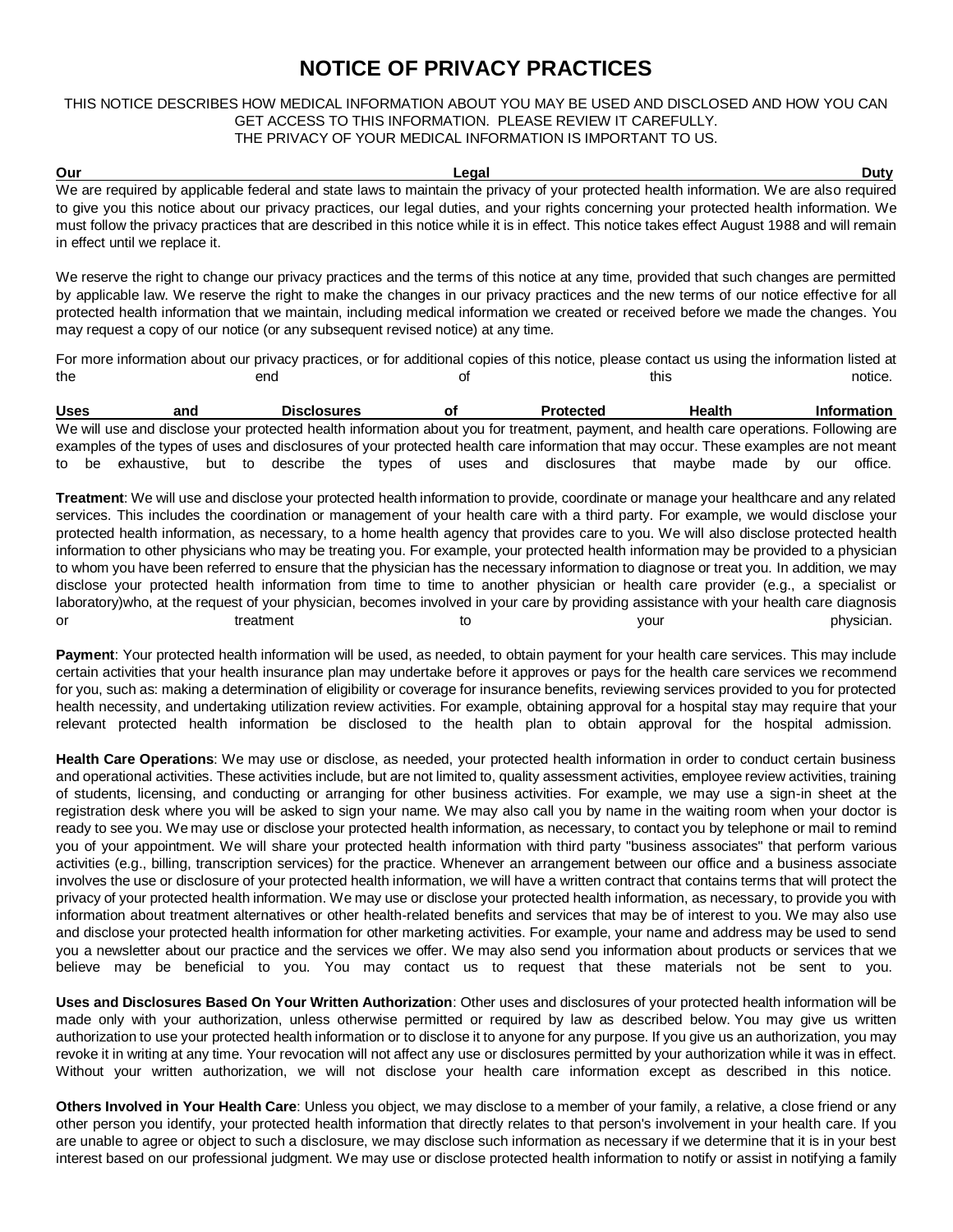member, personal representative or any other person that is responsible for your care of your location, general condition or death.

**Marketing**: We may use your protected health information to contact you with information about treatment alternatives that may be of interest to you. We may disclose your protected health information to a business associate to assist us in these activities. Unless the information is provided to you by a general newsletter or in person or is for products or services of nominal value, you may opt out of receiving further such information by telling us using the contact information listed at the end of this notice.

**Research; Death; Organ Donation**: We may use or disclose your protected health information for research purposes in limited circumstances. We may disclose the protected health information of a deceased person to a coroner, protected health examiner, funeral director or organ procurement organization for certain purposes.

**Public Health and Safety**: We may disclose your protected health information to the extent necessary to avert a serious and imminent threat to your health or safety, or the health or safety of others. We may disclose your protected health information to a government agency authorized to oversee the health care system or government programs or its contractors, and to public health authorities for public health purposes.

**Health Oversight**: We may disclose protected health information to a health oversight agency for activities authorized by law, such as audits, investigations and inspections. Oversight agencies seeking this information include government agencies that oversee the health care system, government benefit programs, other government regulatory programs and civil rights laws.

**Abuse or Neglect**: We may disclose your protected health information to a public health authority that is authorized by law to receive reports of child abuse or neglect. In addition, we may disclose your protected health information if we believe that you have been a victim of abuse, neglect or domestic violence to the governmental entity or agency authorized to receive such information. In this case, the disclosure will be made consistent with the requirements of applicable federal and state laws.

**Food and Drug Administration**: We may disclose your protected health information to a person or company required by the Food and Drug Administration to report adverse events, product defects or problems, biologic product deviations; to track products; to enable product recalls; to make repairs or replacements; or to conduct post marketing surveillance, as required.

**Criminal Activity**: Consistent with applicable federal and state laws, we may disclose your protected health information, if we believe that the use or disclosure is necessary to prevent or lessen a serious and imminent threat to the health or safety of a person or the public. We may also disclose protected health information if it is necessary for law enforcement authorities to identify or apprehend an individual.

**Required by Law**: We may use or disclose your protected health information when we are required to do so by law. For example, we must disclose your protected health information to the U.S. Department of Health and Human Services upon request for purposes of determining whether we are in compliance with federal privacy laws. We may disclose your protected health information when authorized by workers' compensation or similar laws.

**Process and Proceedings**: We may disclose your protected health information in response to a court or administrative order, subpoena, discovery request or other lawful process, under certain circumstances. Under limited circumstances, such as a court order, warrant or grand jury subpoena, we may disclose your protected health information to law enforcement officials.

**Law Enforcement**: We may disclose limited information to a law enforcement official concerning the protected health information of a suspect, fugitive, material witness, crime victim or missing person. We may disclose the protected health information of an inmate or other person in lawful custody to a law enforcement official or correctional institution under certain circumstances. We may disclose protected health information where necessary to assist law enforcement officials to capture an individual who has admitted to participation in a crime or has escaped from lawful custody.

**Patient Rights Access**: You have the right to look at or get copies of your protected health information, with limited exceptions. You must make a request in writing to the contact person listed herein to obtain access to your protected health information. You may also request access by sending us a letter to the address at the end of this notice. If you request copies, we will charge you \$25.00 for each page or\$10.00 per hour to locate and copy your protected health information, and postage if you want the copies mailed to you. If you prefer, we will prepare a summary or an explanation of your protected health information for a fee. Contact us using the information listed at the end of this notice for a full explanation of our fee structure.

**Accounting of Disclosures**: You have the right to receive a list of instances in which we or our business associates disclosed your protected health information for purposes other than treatment, payment, health care operations and certain other activities. We will provide you with the date on which we made the disclosure, the name of the person or entity to whom we disclosed your protected health information, a description of the protected health information we disclosed, the reason for the disclosure, and certain other information. If you request this list more than once in a12-month period, we may charge you a reasonable, cost-based fee for responding to these additional requests. Contact us using the information listed at the end of this notice for a full explanation of our fee structure.

**Restriction Requests**: You have the right to request that we place additional restrictions on our use or disclosure of your protected health information. We are not required to agree to these additional restrictions, but if we do, we will abide by our agreement (except in an